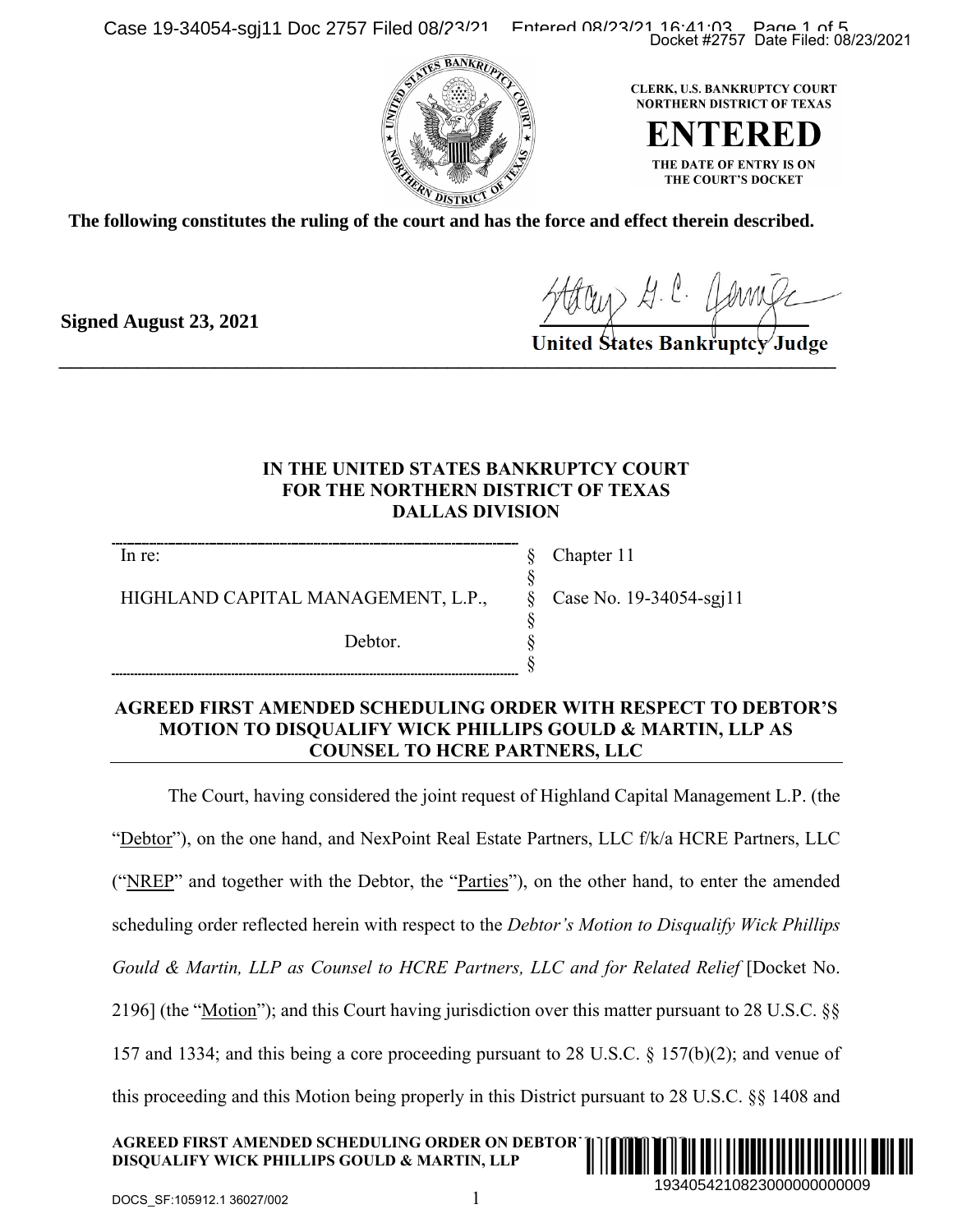1409; and due and proper notice of the Motion having been given; and after considering the agreement of the Parties, the Court finds that good and sufficient cause exists to enter this Scheduling Order. Therefore, it is hereby **ORDERED**:

1. An evidentiary hearing on the Motion is set for **November 15, 2021 at 9:30 a.m. (Central Time)**. Unless the Court determines otherwise, the hearing will be conducted remotely by Webex video conferencing. The Webex hearing link is [https://us](https://us-courts.webex.com/meet/jerniga)[courts.webex.com/meet/jerniga](https://us-courts.webex.com/meet/jerniga) and is also posted on the Court's web page and may be accessed at the following web address:

https://www.txnb.uscourts.gov/judges-info/hearing-dates/judge-jernigans-hearing-dates.

2. Requests for discovery shall be served on or before **June 1, 2021**, unless otherwise agreed in writing by the Parties.

3. Reponses and/or objections to discovery requests shall be served on or before **July 6, 2021**, unless otherwise agreed in writing by the Parties.

4. All responsive, non-privileged documents shall be produced on or before **July 12, 2021**, unless otherwise agreed in writing by the Parties.

5. Depositions of fact witnesses shall be scheduled and concluded on or before **August 13, 2021**, unless otherwise agreed in writing by the Parties. The Parties agree that each shall take no more than two depositions unless the Court orders otherwise upon a showing of good cause.

6. Parties shall disclose their intent to utilize an expert on or before **August 27, 2021**, unless otherwise agreed in writing by the Parties. Such disclosure shall comply with the requirements under Federal Rule of Civil Procedure 26(a)(2)(C), and no formal written report shall be required.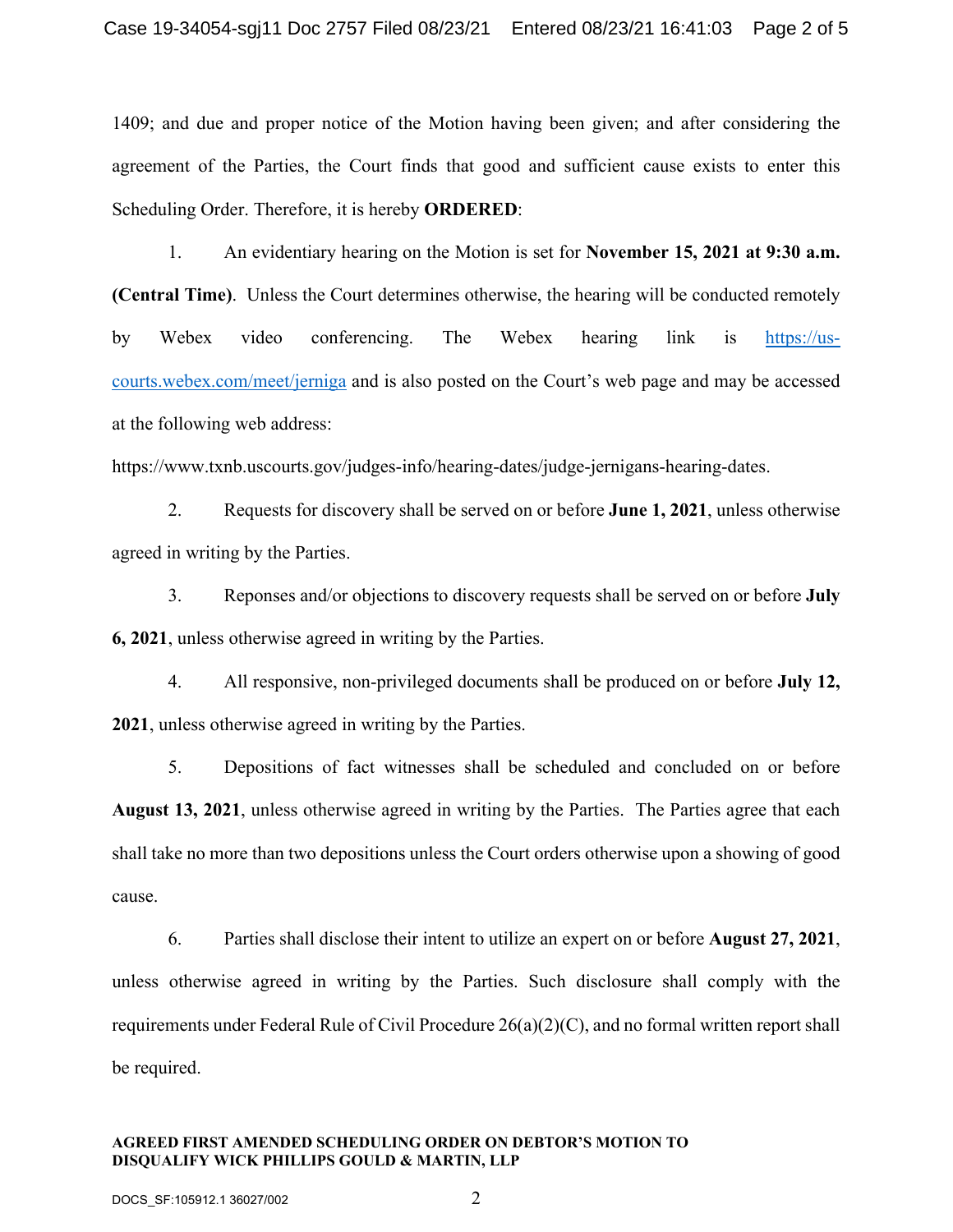7. Depositions of expert witnesses shall be scheduled and concluded on or before **September 17, 2021**, unless otherwise agreed in writing by the Parties.

8. The Debtor's supplemental Motion ("Debtor's Supplemental Motion") shall be filed on or before **October 1, 2021,** unless otherwise agreed in writing by the Parties.

9. NREP's response to the Debtor's Supplemental Motion ("Response") shall be filed on or before **October 15, 2021**, unless otherwise agreed in writing by the Parties.

10. The Debtor's reply ("Reply") shall be filed on or before **October 22, 2021**, unless otherwise agreed in writing by the Parties.

11. Witness and exhibit lists and all referenced exhibits will be filed on the docket and served on or before **November 8, 2021,** unless otherwise agreed in writing by the Parties. The Parties agree to limit the number of witnesses each will call on their case-in-chief to two fact witnesses and one expert witness unless the Court orders otherwise upon a showing of good cause.

12. All deadlines set forth above are effective as of **5:00 p.m. (Central Time)** on each applicable date.

13. This Court shall retain jurisdiction to hear and determine all matters arising from the implementation of this Order.

#### **### END OF ORDER ###**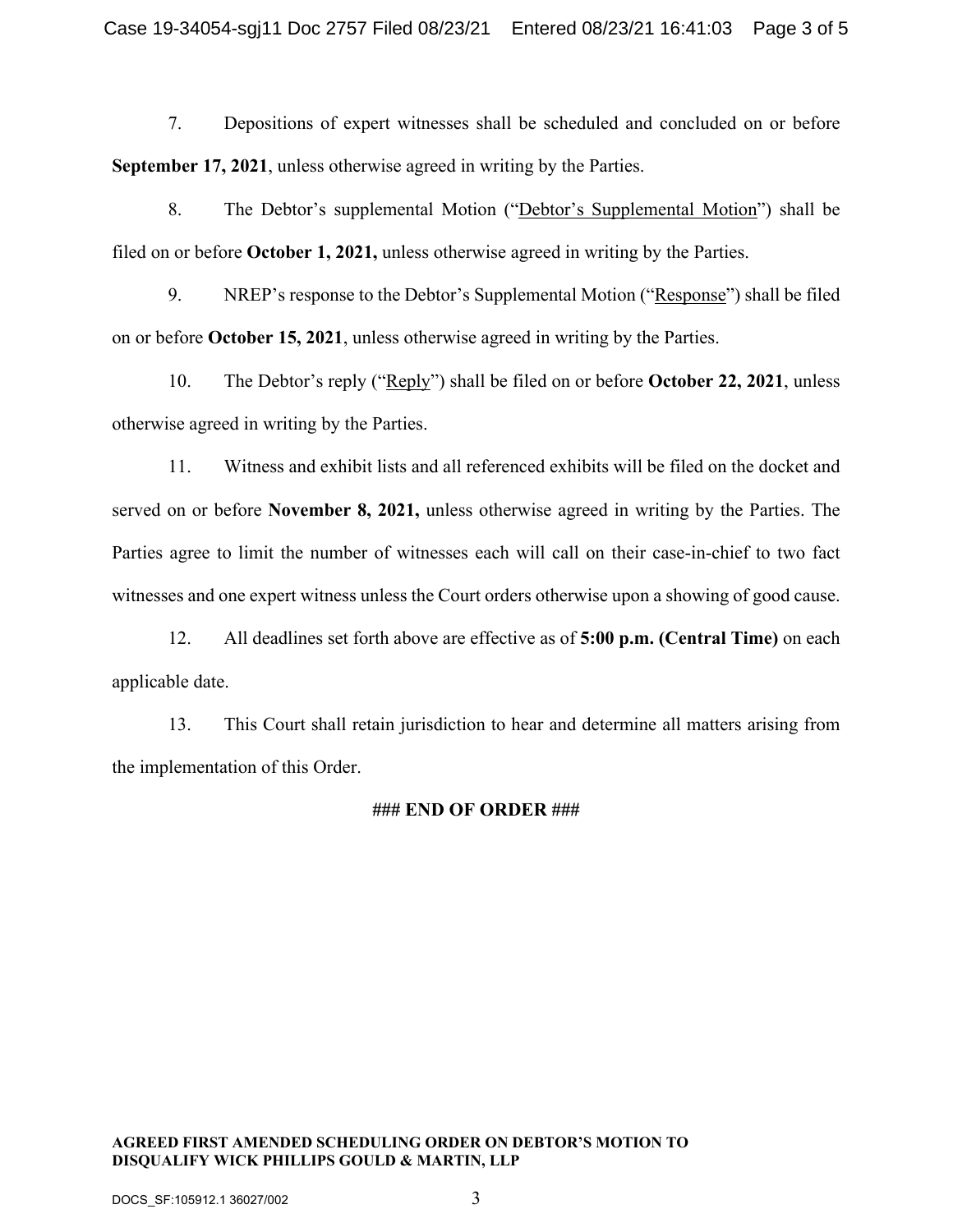Submitted by:

#### **HAYWARD PLLC**

*/s/ Zachery Z. Annable* Melissa S. Hayward Texas Bar No. 24044908 MHayward@HaywardFirm.com Zachery Z. Annable Texas Bar No. 24053075 ZAnnable@HaywardFirm.com 10501 N. Central Expy, Ste. 106 Dallas, Texas 75231 Tel: (972) 755-7100 Fax: (972) 755-7110